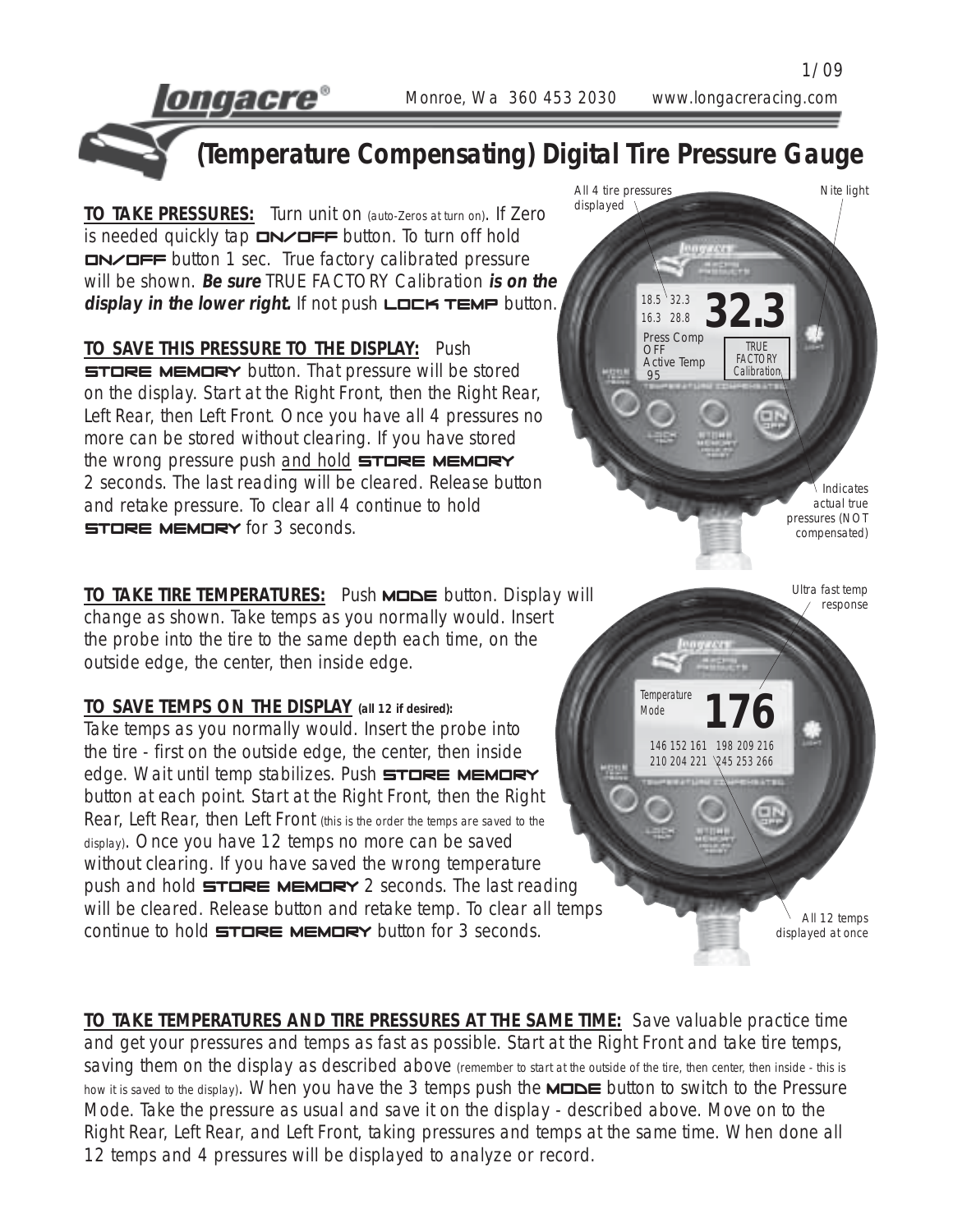#### **How TEMPERATURTE COMPENSATION Works**

This Professional Tire Pressure Gauge will measure and store on the display 4 tire pressures and 12 tire temps in the traditional way.

It will also (optionally) compensate or correct tire pressures back to a standard temperature. The pressures you set before the race determine the critical pressures on the track. The ultimate temperature on the track will be the same regardless of the starting temperature. If you set starting pressures at different temperatures you will get different and inconsistant track pressures. For example if you set one at 32.3 psi at 80 $^{\circ}$  and you later set it at the same 32.3 psi but at 95 $^{\circ}$  (tires sat in the sun) the pressure, if it cooled down to 80 $^{\circ}$ , would be 31.0 psi. Would that 1.3 psi make a difference on your car? With this gauge you can measure the tire temp (in the pits before the race) and the gauge will (optionally) correct the pressures **as if you set them all at the same standard temperature**.

Press Comp

current tire temp

80 Temp Lock 95

Pressure compensated

to this temp

**31.0**

Compensated tire pressure (not necessarily true actual pressure)

> TRUE FACTORY Calibration is missing, indicating Compensated Pressures

#### **TO TAKE TEMPERATURE COMPENSATED TIRE PRESSURES:**

(compensated or corrected back to a standard temperature) Connect the tire probe included on the lower right side of the gauge. Note the wide and narrow spades (if connected backwards the unit will read backwards). The wide spade is toward the top. Insert the probe into the tire tread area much as you would if you were taking temps off the track. Allow a few seconds to stabilize. Now push the  $L$  $D$  $K$   $T$  $EM$  $P$  button. The display will change as shown and the gauge's microprocessor will now compensate or correct the pressures as if the tire was at  $80^{\circ}$  F (this may not be the actual pressure at that point). Adjust the tire pressure as needed. To do the other tires repeat the above proceedure. Push  $L$  $L$  $K$   $TEMP$  to reset (returns to TRUE FACTORY  $Calibration$ , then use probe and  $L$  $L$  $K$   $TEMP$  again to lock the new temp. If you are absolutely sure all tires are at the same temp you can skip the probe and  $L$  $L$  $K$   $TEMP$  on the other tires.

To return to true factory calibration push  $L$  $L$  $K$   $TEMP$  button again. True Factory Calibration will appear in the lower right of the display.

## **OTHER IMPORTANT NOTES:**

- Adjustable probe tip adjust probe depth as prefered & tighten lock nut against body. CAUTION: To read temps quickly it MUST be small & delicate and can be broken easily. Use yellow protector.
- Low batt indicatorshows on display. Replace battery on back w. a quality 9 volt Alkaline. Battery life is approx. 25 hours. An auto-shutoff shuts gauge down after 1 hour.
- Must say "TRUE FACTORY Calibration" on lower right of display for correct (uncompensated) readings.
- Backlite shortens battery life somewhat. See button to right of display. Auto-shutoff after 2 minutes.
- Keep clean and dry. Avoid strong magnetic fields (caster camber gauge magnetic adaptors?).
- 3 air bleed buttons use just 1 or all 3 for faster bleed-off.

## **FOR METRIC CONVERSION:**

• In normal pressure mode press  $M \square \square \square$  and hold 5 seconds. Will stay until changed again.